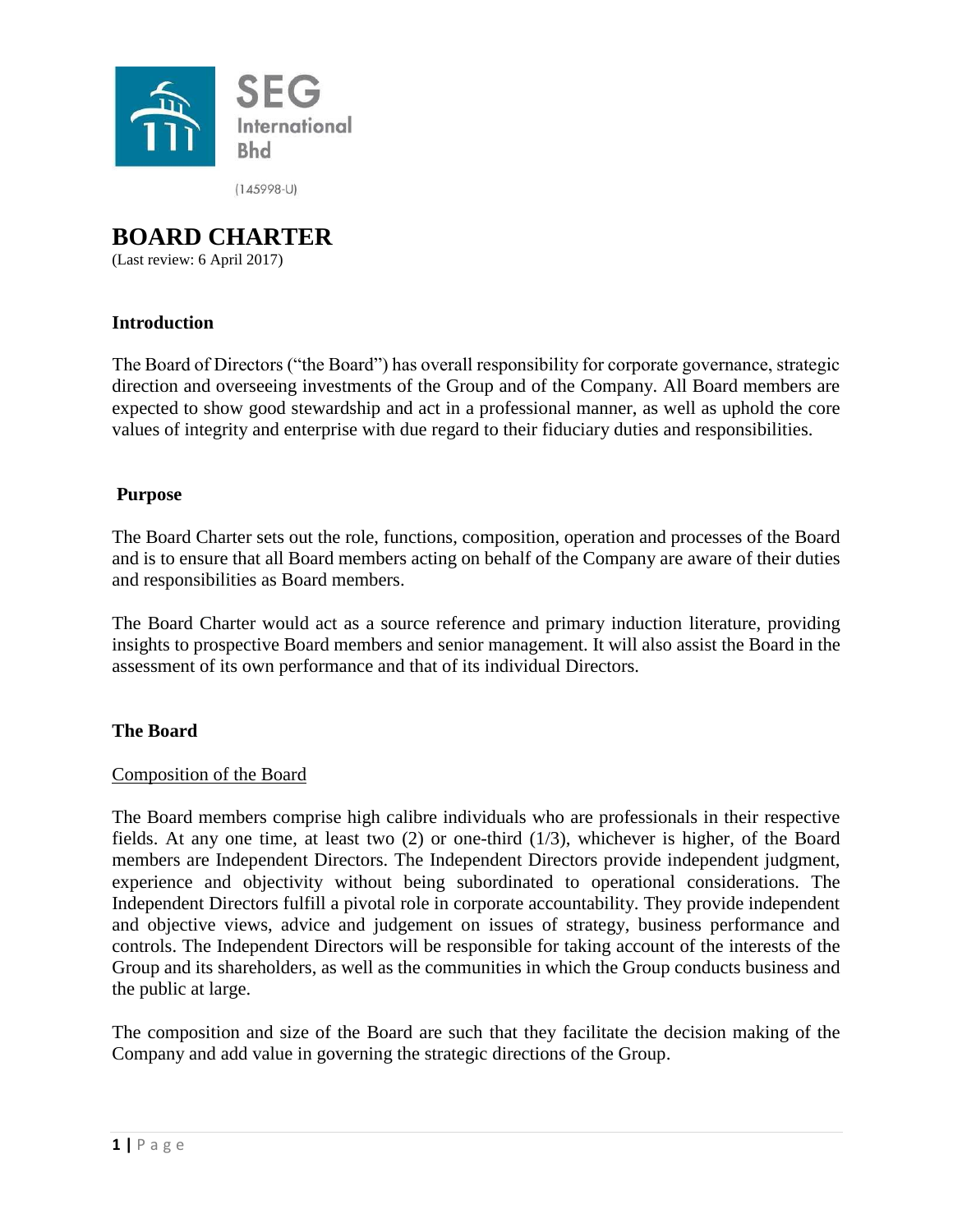The Board is committed to the following principles when determining its composition:

- the Board is to comprise of Directors with the blend of skills, experience and attributes appropriate for the Company and its business; and
- the principal criterion for the appointment of new Directors is their ability to add value to the Company and its business.

The Board shall appoint a Senior Independent Director who will also attend to any query or concern raised by shareholders.

The composition and size of the Board are reviewed from time to time to ensure its appropriateness.

## Election and re-election

In accordance with the Articles of Association of the Company, all Directors who are appointed by the Board are subject to retirement and are eligible for election by shareholders at the annual general meeting following their appointment. The remaining Directors will retire at regular intervals by rotation at least once every three (3) years and shall be eligible for re-election.

## Independence of Directors

An Independent Director is a Non-Executive Director who is not a member of the Company's management and who is free of any business relationship or other relationship that could materially interfere with the independent exercise of their judgement. The Board will regularly assess whether an Independent Director remains independent under the annual Board Assessment.

When determining the independent of a Director, the Board should consider whether the Director fulfils the "independence" requirement pursuant to the Main Market Listing Requirements of Bursa Malaysia Securities Berhad.

## Tenure of Independent Directors

The tenure of an Independent Director shall not exceed a cumulative term of nine (9) years. The Board may, subject to the assessment of the Nomination Committee on an annual basis, recommend for an independent Director who has served a consecutive or cumulative term of nine (9) years to remain as an Independent Director to be approved at the general meetings of the Company.

## **Board Diversity**

The Board supports the need for diversity amongst the Board and workforce, amongst others, including in race, ethnicity, age, gender, skills and competencies, where possible.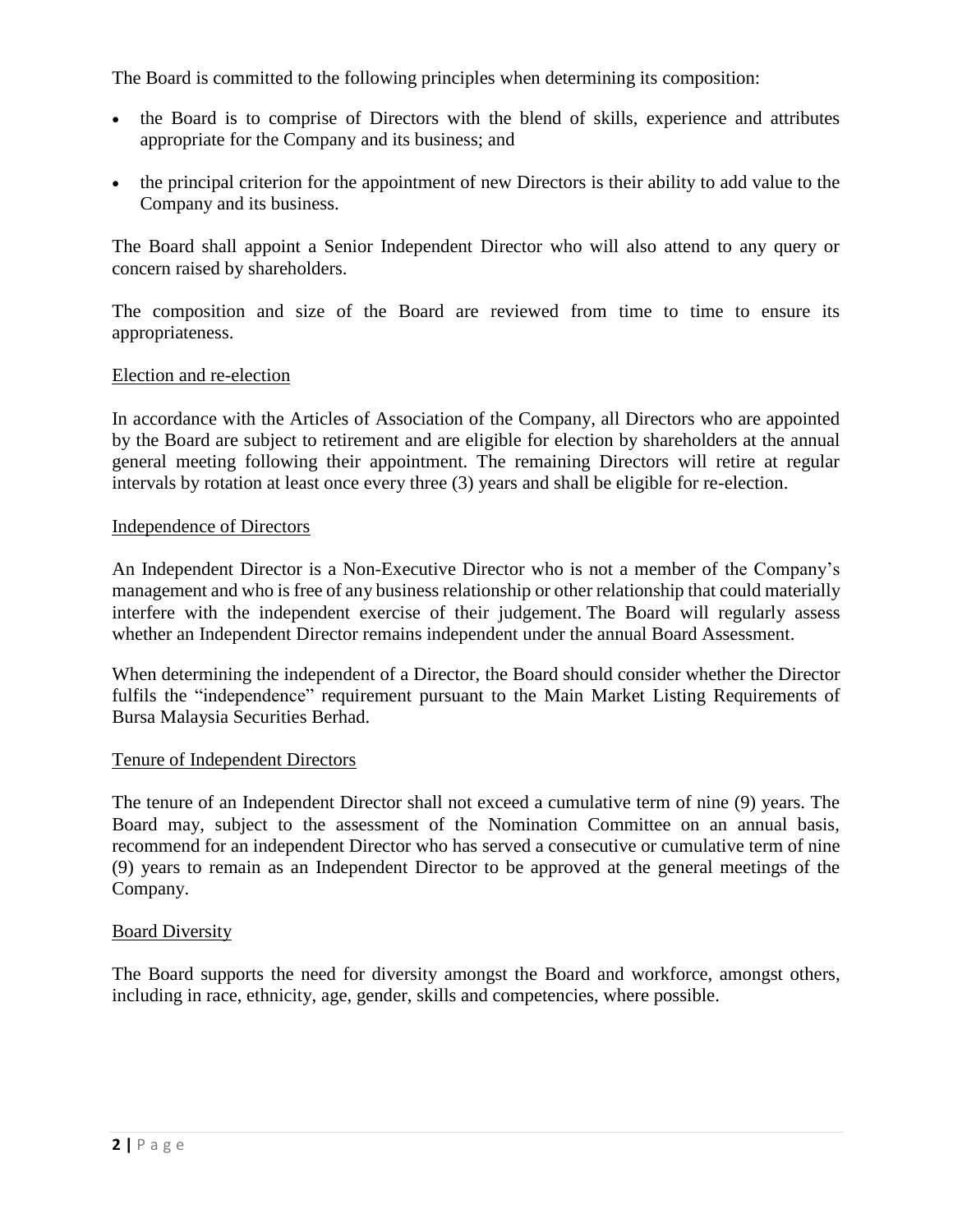## **Role and responsibilities**

The primary role of the Board is to provide effective governance over the Group's affairs to ensure the interests of shareholders are protected and the confidence of the investment market is maintained whilst having regard for the interests of all stakeholders including customers, employees, suppliers and local communities. The Board guides and monitors the business and affairs of the Company on behalf of the shareholders by whom they are elected and to whom they are accountable.

The Board's key responsibilities are to:

- oversee the overall strategic plan and performance of the Group's business and develop initiatives for profit and asset growth;
- oversee, evaluate and monitor the conduct of business of the Company and the Group and their corporate strategies;
- approve and monitor financial and other reporting as required;
- identify business risks and ensure that the appropriate risk management framework, internal control systems, code of conduct and compliance frameworks are in place and operating effectively and efficiently;
- approve and monitor the progress of major capital expenditure, capital management and acquisitions and divestments;
- ensure that appropriate corporate governance and the adequacy and integrity of the management information and internal control systems are established and maintained;
- select, appoint and evaluate the performance of, determine the remuneration of, plan for the successor of and, where appropriate, removal of senior executives;
- establish a succession plan;
- ensure that the Board continues to have the blend of skills, experience and attributes appropriate for the Company and its business, and to this end ensure, that appropriate Directors are selected and appointed as required;
- monitor the performance of the Company's management and ensure appropriate resources are available to the management; and
- develop and implement an effective communication channel between the Board, shareholders and general public.

# **Board meetings**

The Board shall meet on a scheduled basis, at least once every quarter with additional meetings held as and when urgent issues and important decisions are required to be made between the scheduled quarterly meetings. The matters reserved for the Board which include the approval of annual and quarterly results, major acquisitions and disposals, material contracts or agreements, major capital expenditures, major decisions affecting business operations and performance of the Group will be considered and deliberated during Board meetings. All Board members are encouraged to attend and participate in the deliberations actively, especially when due notice has been given.

All board papers must be circulated to Directors prior to meetings in a timely manner to facilitate Directors' participation in Board discussions on a fully-informed basis.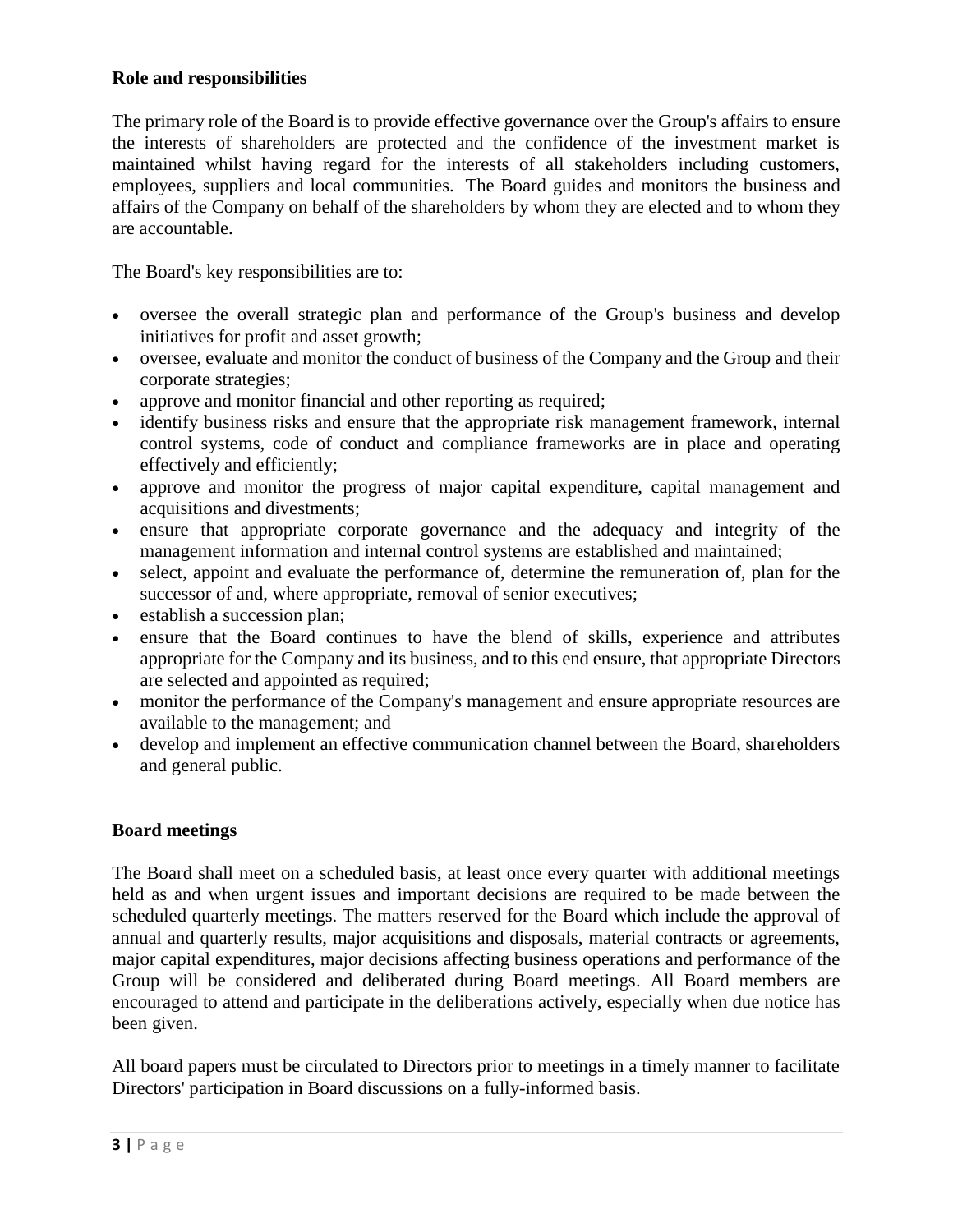Senior management staff and/or external advisors may be invited to attend the Board meetings to advise the Board on issues under their respective purview.

## **Access to information and independent advice**

The Board has unrestricted access to all information pertaining to the Group's affairs and the services of the Company Secretary. If necessary, the Directors are at liberty to seek independent professional advice on matters relating to the fulfilment of their roles and responsibilities at the Company's expense to enable them to discharge their duties effectively.

## **Chairman and Managing Director and Chief Executive Officer ("MD & CEO")**

The Board ensures that its Chairman is a non-executive member of the Board.

The role of the Non-Executive Chairman and the MD & CEO are distinct and separate to ensure there is a balance of power and authority. The Chairman is responsible for ensuring Board's effectiveness and conduct whilst the MD  $\&$  CEO have overall responsibilities for the operating units, organisational effectiveness and implementation of the Board's policies and decisions, and to consult and inform the Board on matters that are sensitive, extraordinary or of a strategic nature.

## **Board committees**

The Board assumes responsibility for effective stewardship and control of the Group. It delegates certain responsibilities to the Board Committees as described below with clearly defined terms of reference and the Board receives reports of their proceedings and deliberations.

## Nominating Committee

The Nominating Committee is entrusted with the specific task of identifying and recommending new nominees to the Board. However, the Board has the final decision on appointments after considering the recommendations of the committee.

The duties of the committee include evaluating the effectiveness of the Board as a whole, the various board committees and reviewing the mix of skills, experience and expertise of each Director and their contributions to the effectiveness of the decision-making process of the Board.

## Remuneration Committee

The Remuneration Committee is responsible for developing the remuneration policy framework and to make recommendations to the Board on the remuneration packages of the Directors. The Board as a whole determines the remuneration of the Directors. The individual concern abstains from participating in decisions in respect of his/her own remuneration.